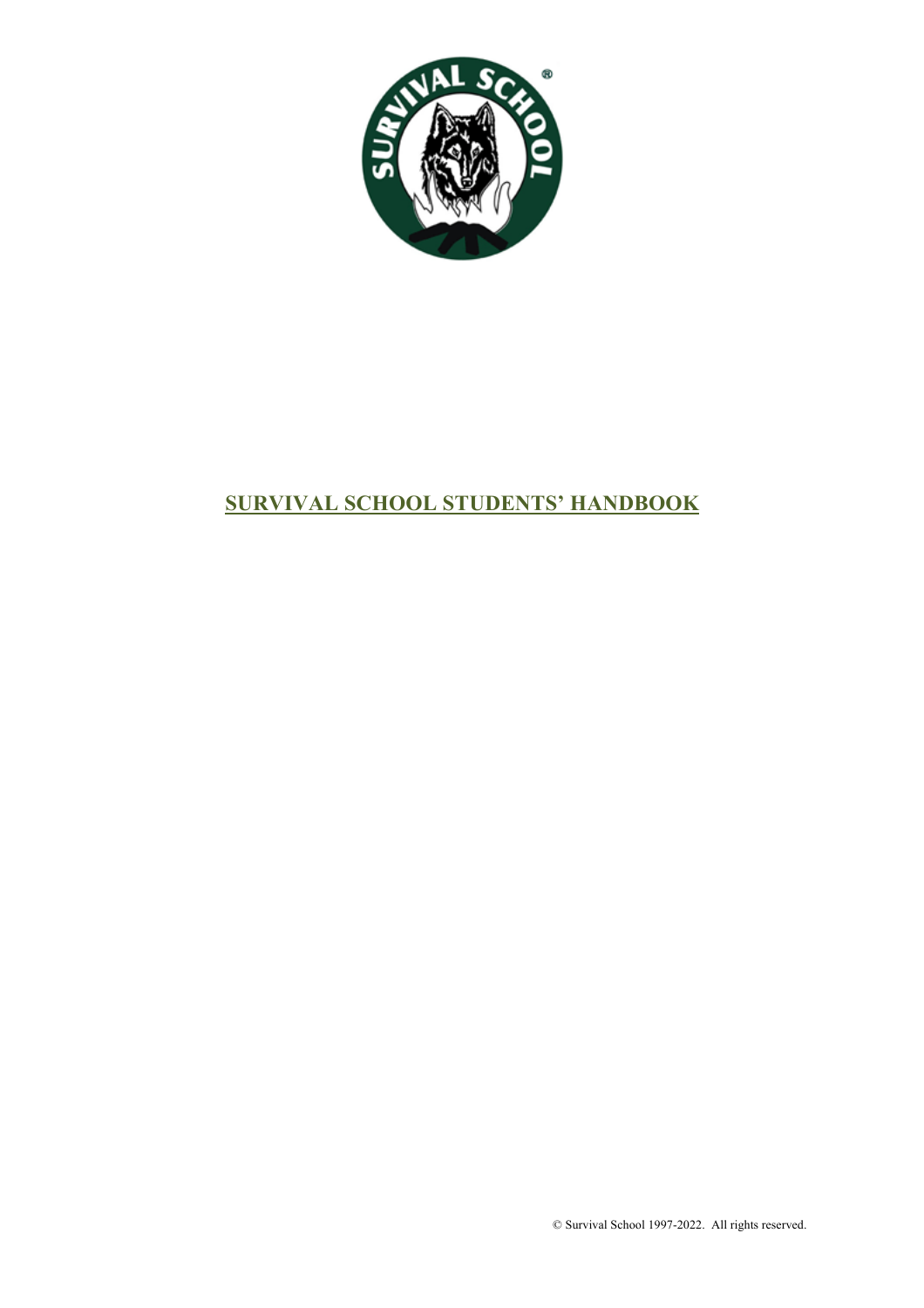

### **Head of Centre – Jonny Crockett**

Website – www.survivalschool.co.uk

Email – info@survivalschool.co.uk

### **Administrative and Registered Office**

Higher Shuteslade, Meeth, Okehampton, Devon, EX20 3EP

01453 752220

### **Staffordshire Site**

Knightley Park, Rangemore, Burton-on-Trent, DE13 9RW

07786 436518

### **Devon Site**

Escot Park, Fairmile, Exeter, EX11 1LU

07786 436518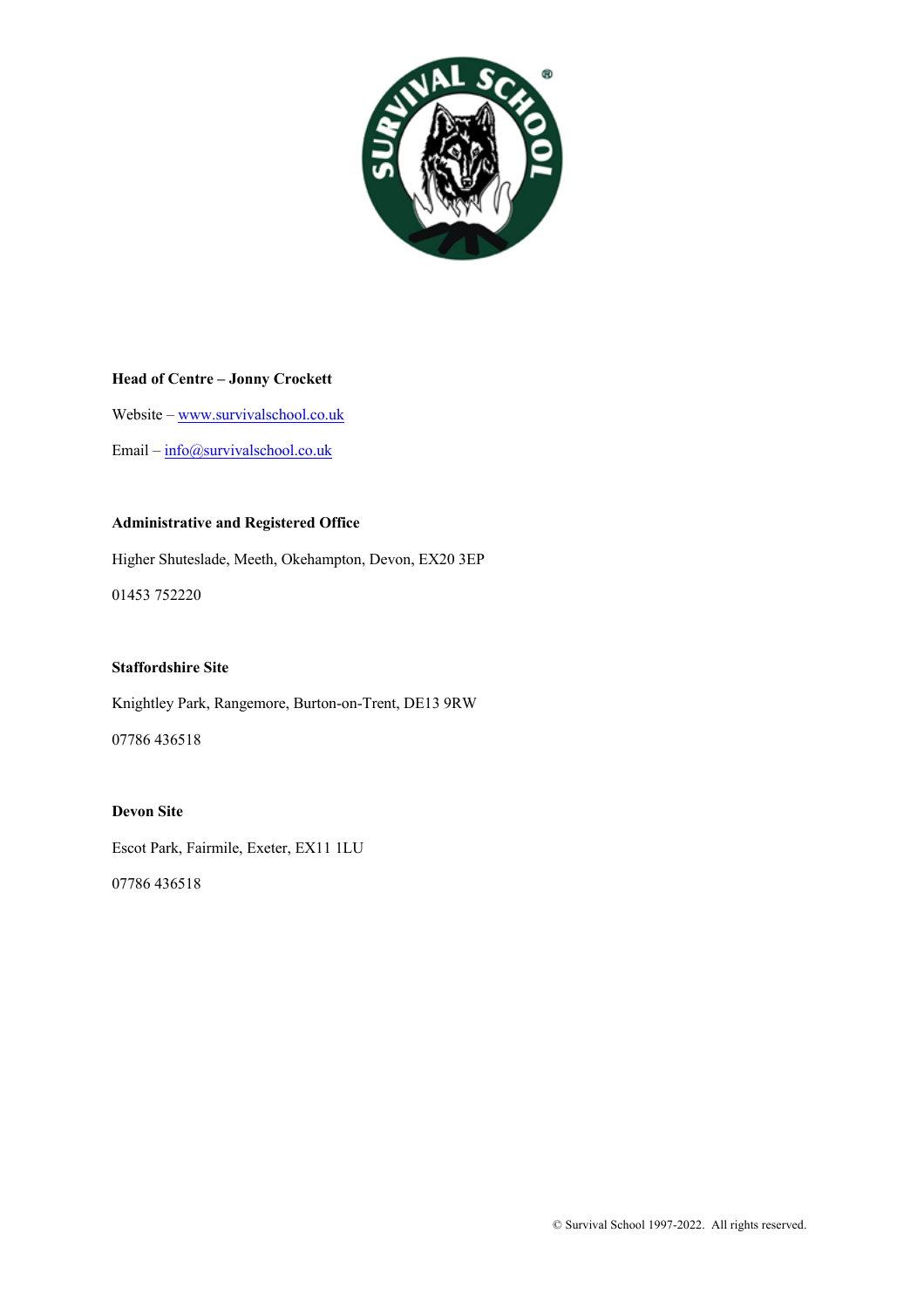

## **Contents**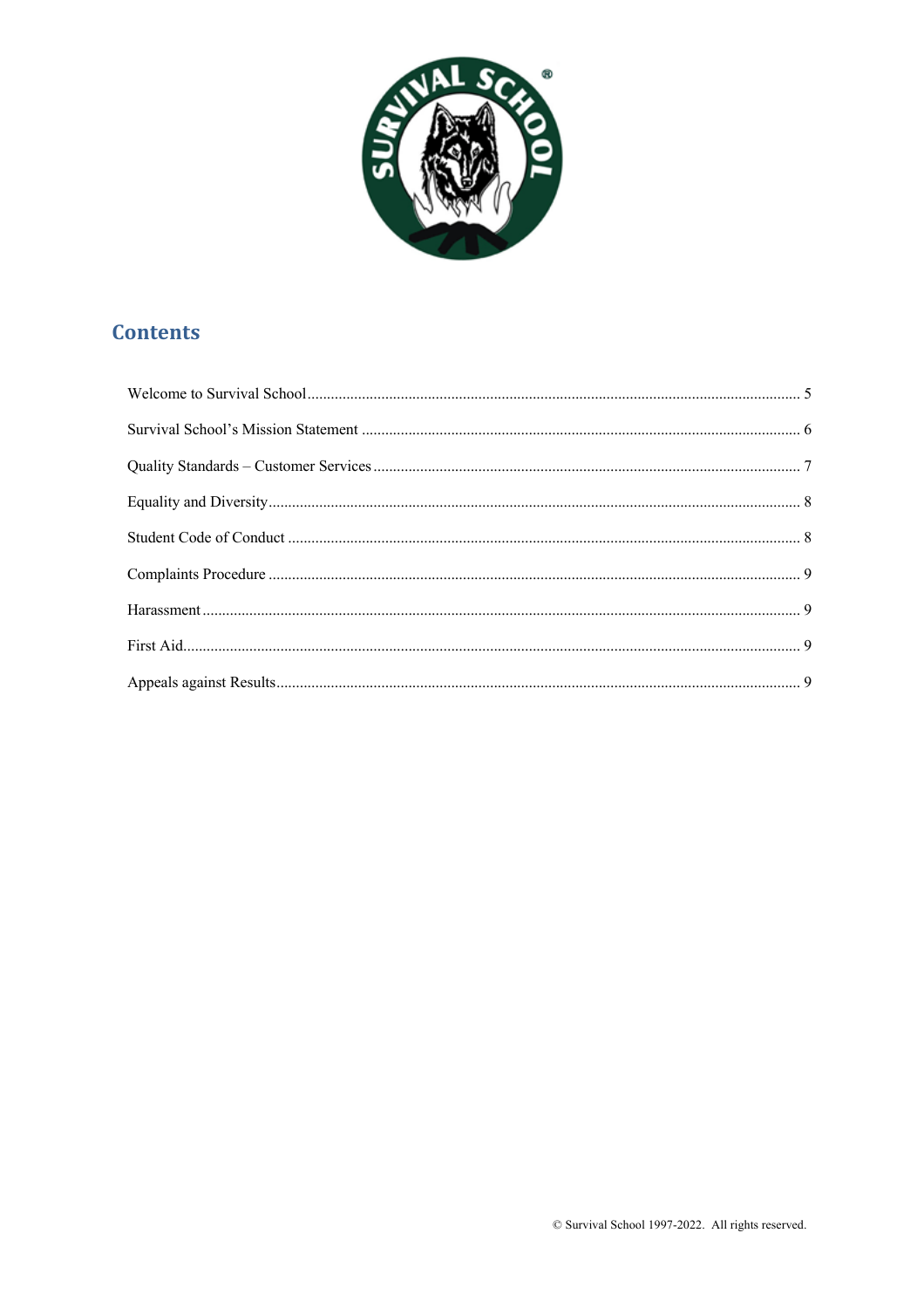

### STUDENT HANDBOOK

Name:……………………………………………………………………………………………………….. Course:………………………………………………………………………………………………………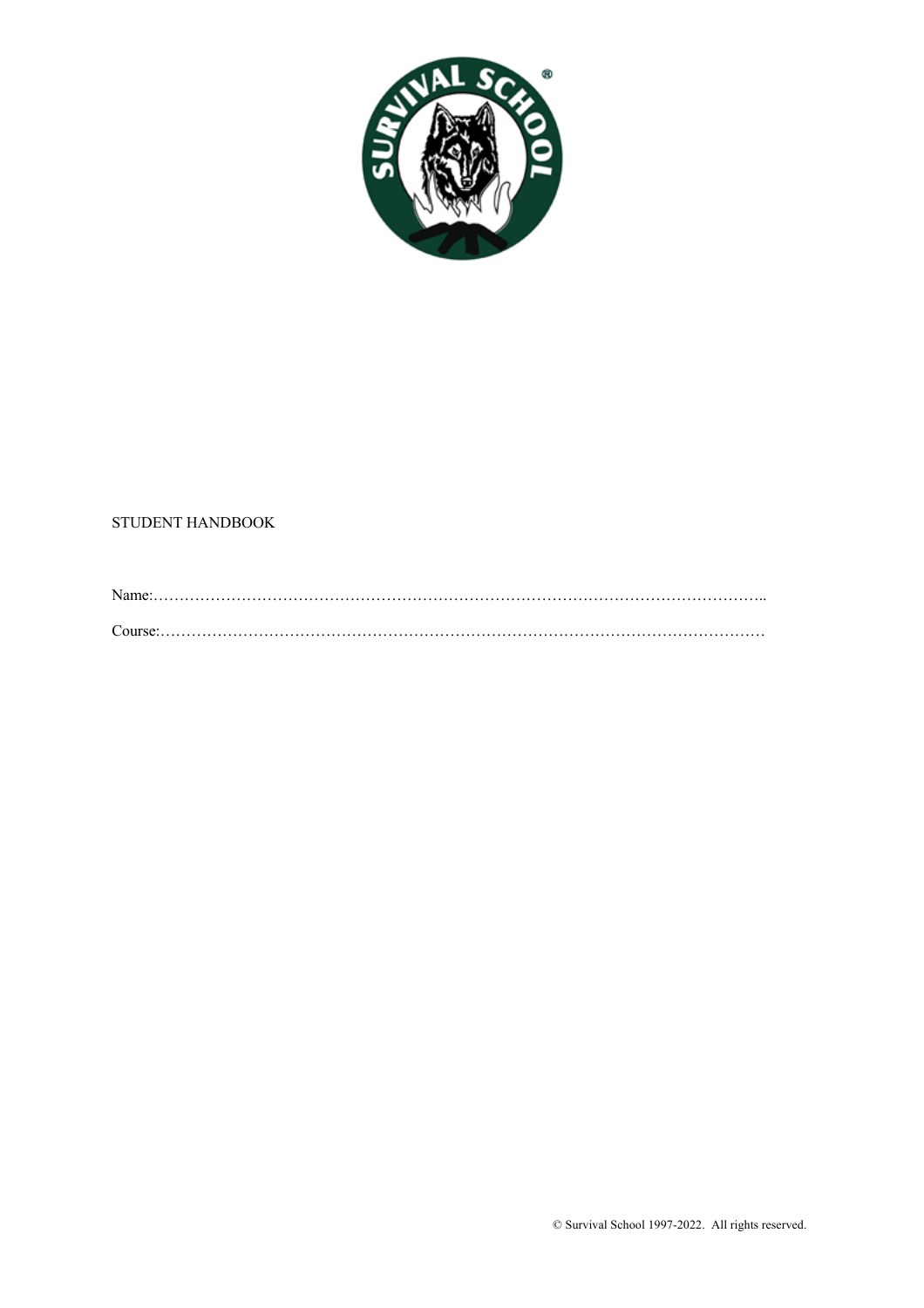

## *Welcome to Survival School*

We are delighted to welcome you to Survival School and hope that you find your time with us safe, fun and ultimately rewarding and enjoyable.

This handbook contains all the information about Survival School and your courses. Please take the time to read through it so that you know what to expect from you course.

If you need assistance at anytime, please contact us either by phone or email. We will be only too happy to point you in the right direction. Also, if there is anything that you would prefer to be done differently, please let us know.

We would like you to feel at home whilst on our courses and we will go out of our way to ensure you have a great time with professional instructors and assessors and the best instruction available.

We look forward to working with you.

Jonny Crockett Head of Centre Survival School.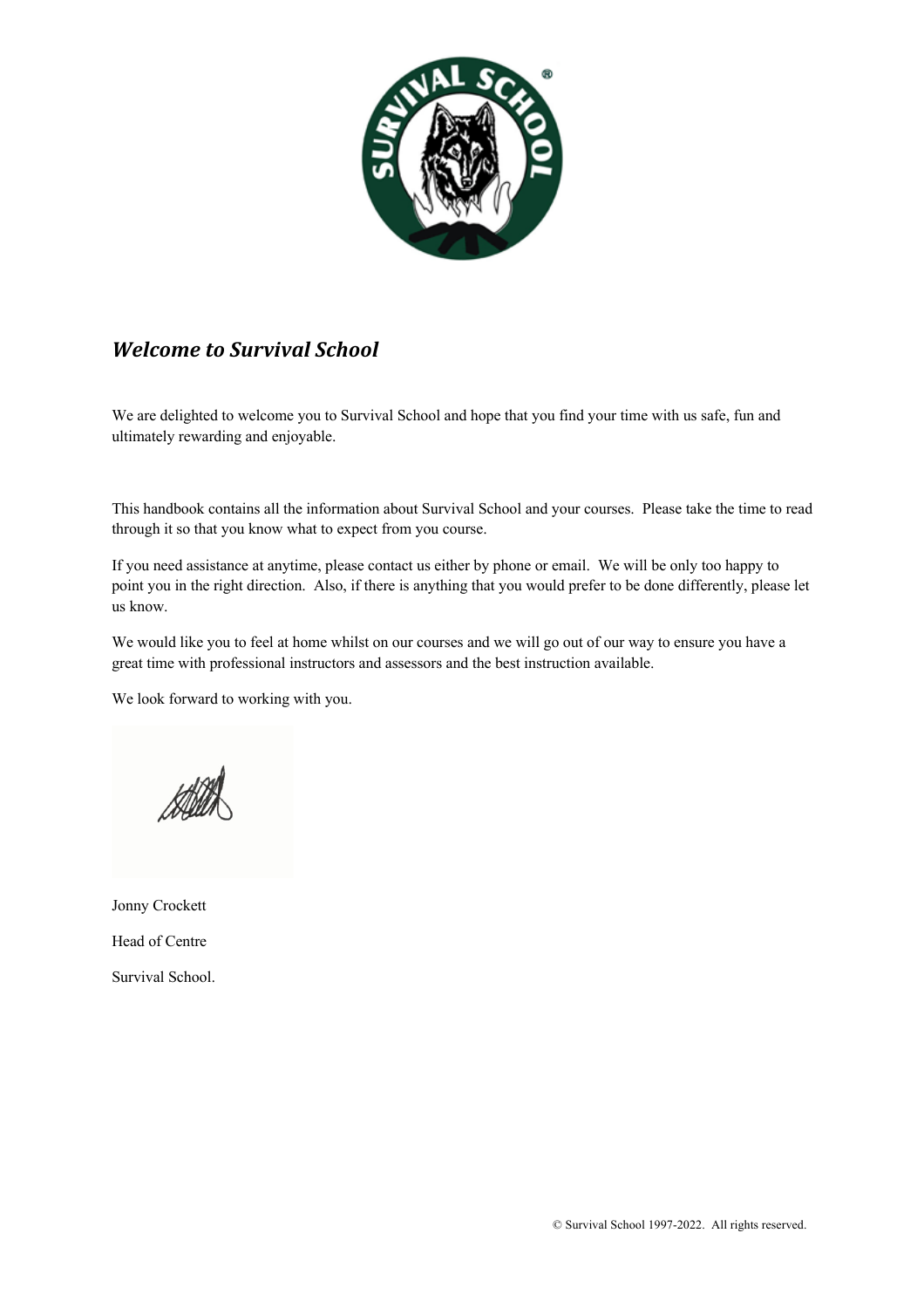

## *Survival School's Mission Statement*

Survival School's aim is to provide the best bushcraft, survival and wilderness living education possible, putting our customers first through high quality teaching and support and always promoting conservation.

At Survival School we endeavour to improve our performance for you and we will always put you first. This is what we offer you:

#### **Students**

- Accurate and impartial guidance
- Clear and accurate information about the costs
- Specialist help for students with disabilities or learning difficulties
- Initial induction
- High quality teaching and assessment by qualified and experienced staff
- Tutorial support
- Equality of opportunity to our programmes
- The opportunity for you feedback

#### **Employers and the local Community**

- Prompt and efficient handling of your enquiries
- Named personnel with clear points of contact
- Clear information on the standards of skills and competence attained by students
- Clear information about training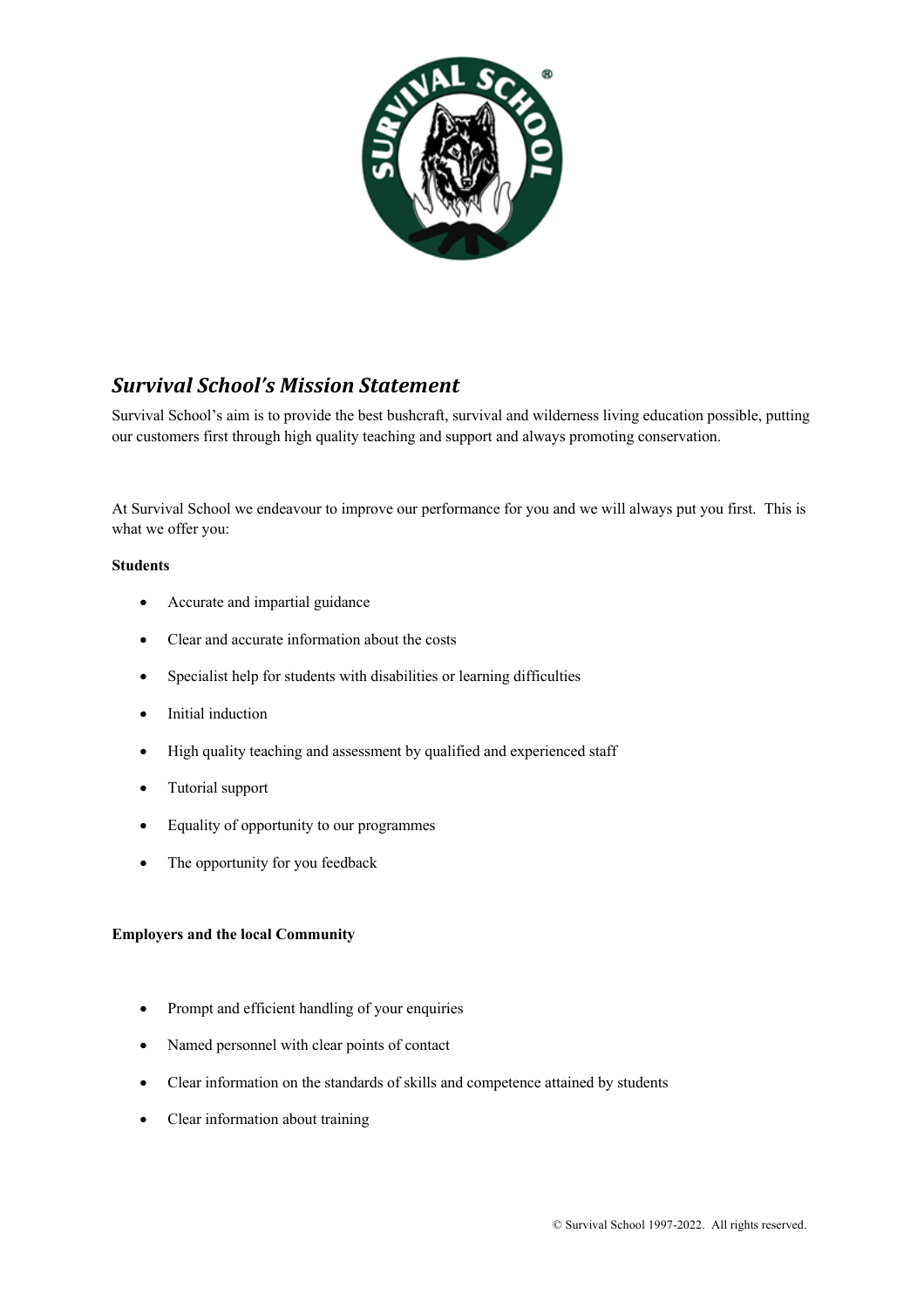

### *Quality Standards – Customer Services*

We are committed to:

- Putting our customers first
- Meeting our customers' needs
- Developing partnerships with staff, students, the community and industry
- Recognising and respecting the needs and rights of individuals
- The continuous improvement of our programme and services
- Providing our staff with appropriate training and evaluating its effectiveness

### You can expect us to:

- Treat you with courtesy, respect and consideration
- Identify ourselves by name and position in the centre when we communicate with you
- Listen and respond appropriately
- Conduct our dealings with you with efficiency, integrity, fairness and professionalism
- Provide you with relevant, accurate and up to date information when you need it
- Make you aware of the standard of service we aim to provide
- Actively seek you comments on a regular basis

If a problem arises, we will:

- Wherever possible, deal with the matter straightaway
- Advise you of what action can be taken if it cannot be dealt with immediately
- Advise you of any further steps you can take if you remain dissatisfied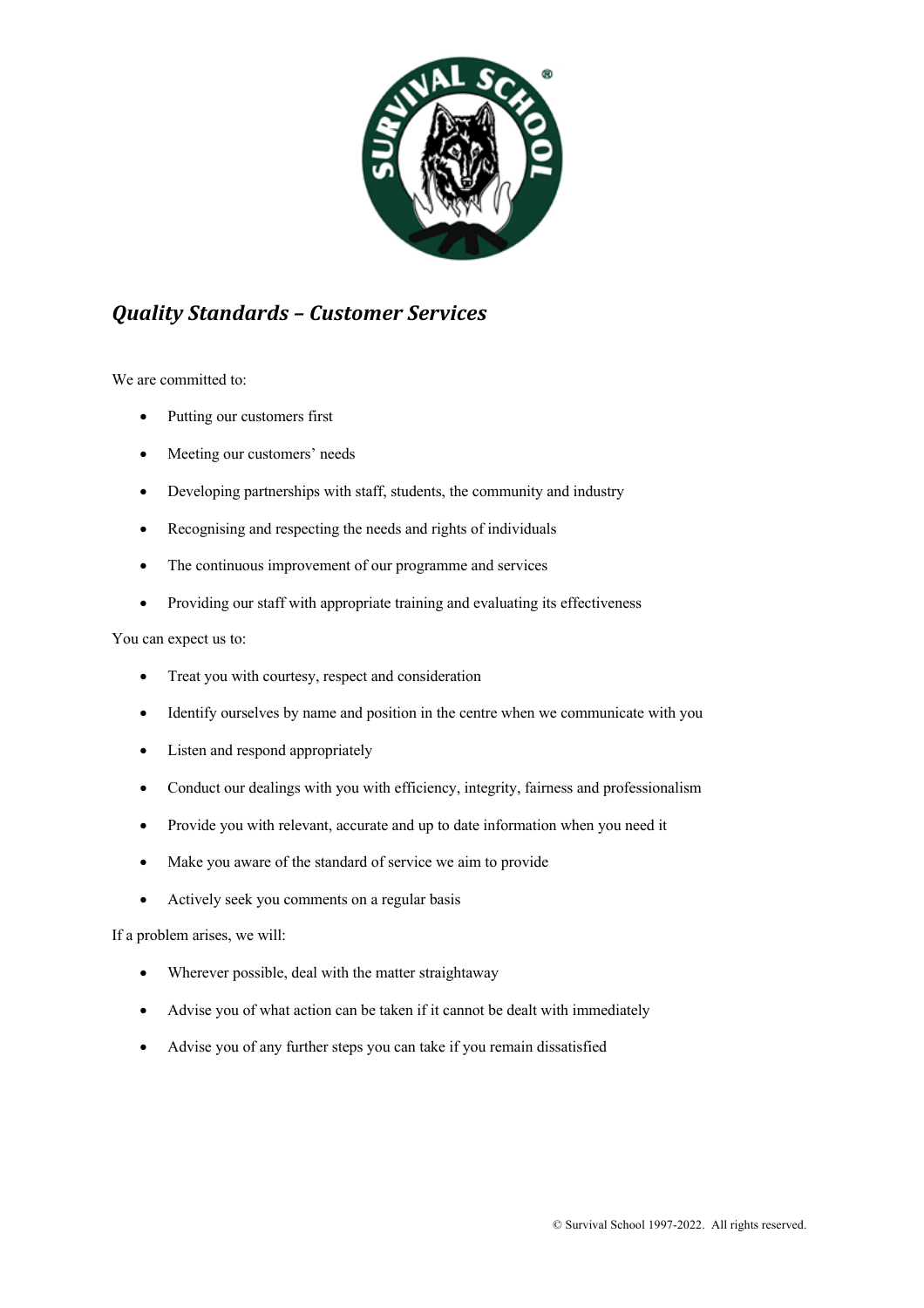

## *Equality and Diversity*

At Survival School we are committed to promoting and celebrating diversity and equality of opportunity. We appreciate the benefits and richness that diversity brings. We want your time at Survival School to be enjoyable, successful and stimulating. Racism or treating people badly because of their age, gender, sexuality, religion, physical or mental differences is unacceptable.

### **Student Code of Conduct**

This code of conduct exists to benefit everybody. Observing it is both good sense and a condition of Survival School membership. In doing so, everyone within Survival School will contribute to the care of Survival School, the personnel involved with Survival School and the environment.

You are asked to:

- Behave in a courteous, considerate and respectful manner towards others
- Behave in a way that does not endanger others
- Be punctual to all classes and attend all classes with equipment required
- Comply with course requirements in terms of wearing appropriate clothing and using serviceable equipment
- Not to smoke during lessons
- Not to attend whilst under the influence of controlled drugs or alcohol
- Refrain from suing foul and abusive language to others
- Not litter the premises
- Switch off mobile phones whilst teaching is taking place
- Respect the environment at all times